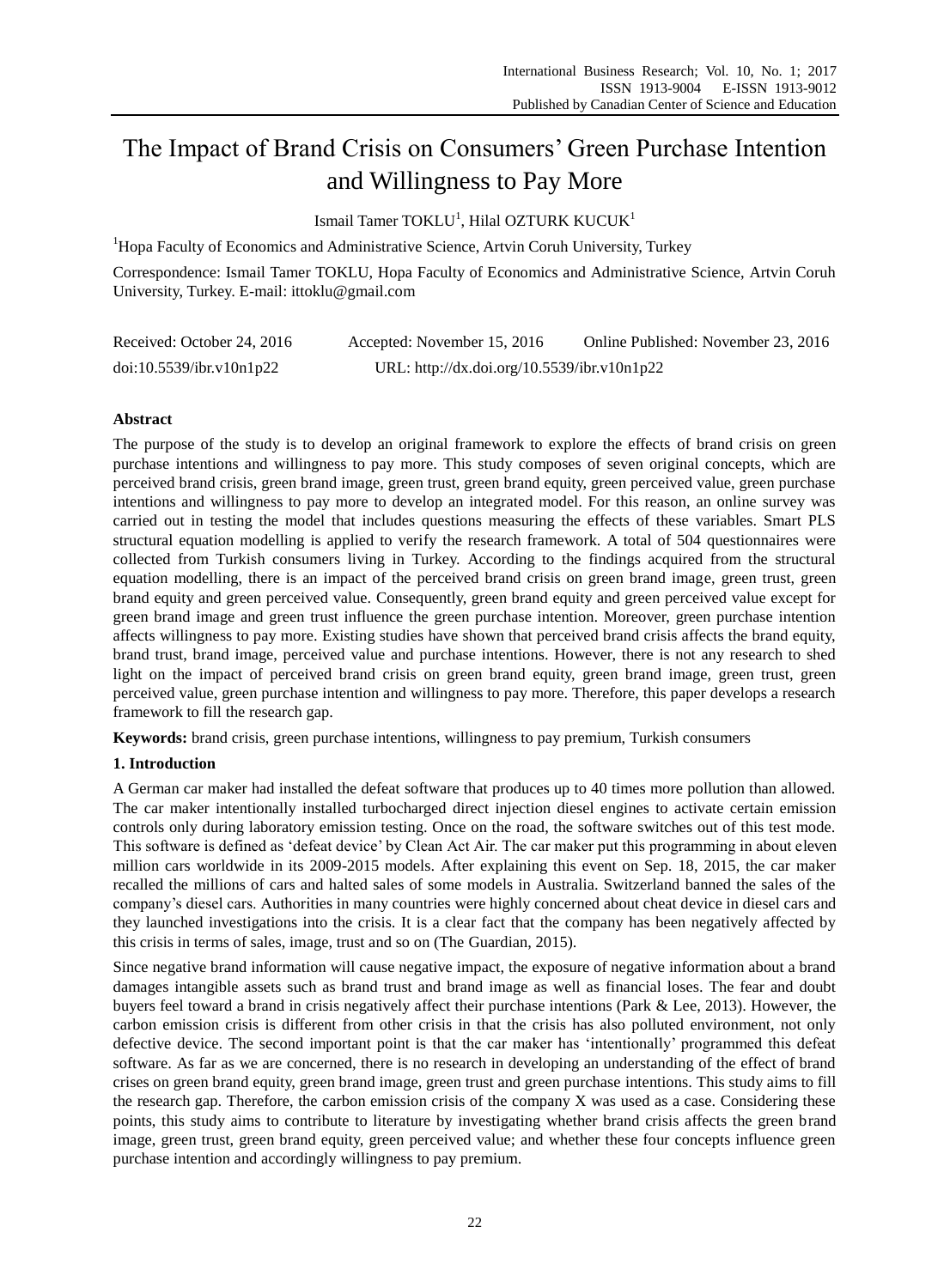## **2. Literature Review and Hypothesis Development**

## *2.1 Perceived Brand Crises*

In the literature, brand crises are well-publicized claims of unsubstantiated or untrue brand propositions, which cause damage to brands (Dawar & Lei, 2009). According to Haiying & Guoliang (2012), brand crisis is a kind of event that consumers become suspicious and make negative judgment on the brand. If there is a potential threat of the brand, customer behaviour is affected by this and brand crisis may emerge. However, one of the key points in the crisis studies is that the crises are different from each other and, very different types of brand crises cause different damage to the brand. For example, incidents such as milk powder scandal in China, recall of millions of Toyota cars, Tylenol poisonings are called product-harm crises. Product-harm crises are defined as "discrete, well-publicized occurrences wherein products are found to be defective or dangerous" (Dawar & Pillutta, 2000). This kind of crisis also poses a serious risk to company"s tangible and intangible assets (Haas-Kotzegger & Schlegelmich, 2013).

As can be seen from the literature, a crisis has the potential to damage a brand quickly and always occurs unexpectedly. Therefore, companies, even the greatest companies, can be damaged by brand crises. This type of crisis can cause serious damage to brand trust (Dawar & Pillutta, 2000; Ping et al.; 2014; Dutta & Pullig; 2011; Dan, 2011), brand equity (Van Heerde et al., 2007; He & Run, 2015; Ahluwalia et al., 2000; Park & Lee, 2013; Ping et al., 2014), brand image (Jie, 2011; Cleeren et al, 2008) and purchase intentions (Ping et al., 2014; Lin et al., 2011; Rea et al., 2014; He & Run, 2015).

When it comes to carbon emission crisis of the German car maker, cars of the company X are described as "defeat device", which is a product-harm crisis. The second significant result of this crisis is that the crisis leads to environmental pollution, which damages the green brand factors of the company X. Based on this, this study asserts that green brand image, green trust, green brand equity and green purchase intention could be negatively affected by the crisis.

## *2.2 Green Brand Image*

Green brand image is defined as "a set of perceptions of a brand in consumer minds that is linked to environmental commitments and environmental concern" (Chen, 2010). Considering that consumers have become more environmentally-friendly as well as the existence of international regulations of environmental protection, green brand image is more significant for corporations. Companies struggle to improve their green brand image because it is a good opportunity to differentiate from other firms and green brand image is a crucial determinant for customer satisfaction about environmental needs and expectations (Chen, 2010). Therefore, it is expected that perceived brand crisis affects the green brand image and the following hypothesis is proposed.

H1: Perceived brand crisis negatively affects green brand image.

### *2.3 Green Trust*

Brand trust is related to the reliability and intentions of a brand. There are two dimensions of brand trust. The first dimension refers to ability and willingness to keep promises and meet customers" expectations. The second dimension is related to good intentions of the brand with regard to customers" welfare and interest. The most crucial point of the carbon emission crisis is that company X deliberately programmed this defeat software, which damaged environment and brand trust, especially for green consumers' green trust. Green trust is defined as "a willingness to depend on a product, service or brand based on the belief or expectation resulting from its credibility, benevolence and ability about its environmental performance" (Chen, 2010). Previous studies showed that brand crisis affected the consumers" brand trust. Based on this, this study asserts that perceived brand crisis also affects the green trust and the following hypothesis is proposed.

H2: Perceived brand crisis negatively affects green trust.

### *2.4 Green Brand Equity*

Green brand equity can be defined as "a set of brand assets and liabilities about green commitments and environmental concerns linked to a brand, its name and symbol that add to or subtract from the value provided by a product or service" (Chen, 2010). Considering that the number of customers with environmental concerns has been increasing day by day as well as strict international environmental regulations, green brand equity has become more important for organizations (Chang & Chen, 2014). As noted earlier, based on the information that there is a link between perceived brand crisis and brand equity, it is expected that there is also a relationship between perceived brand crisis and green brand equity. Therefore, following hypothesis is developed.

H3: Perceived brand crisis negatively affects green brand equity.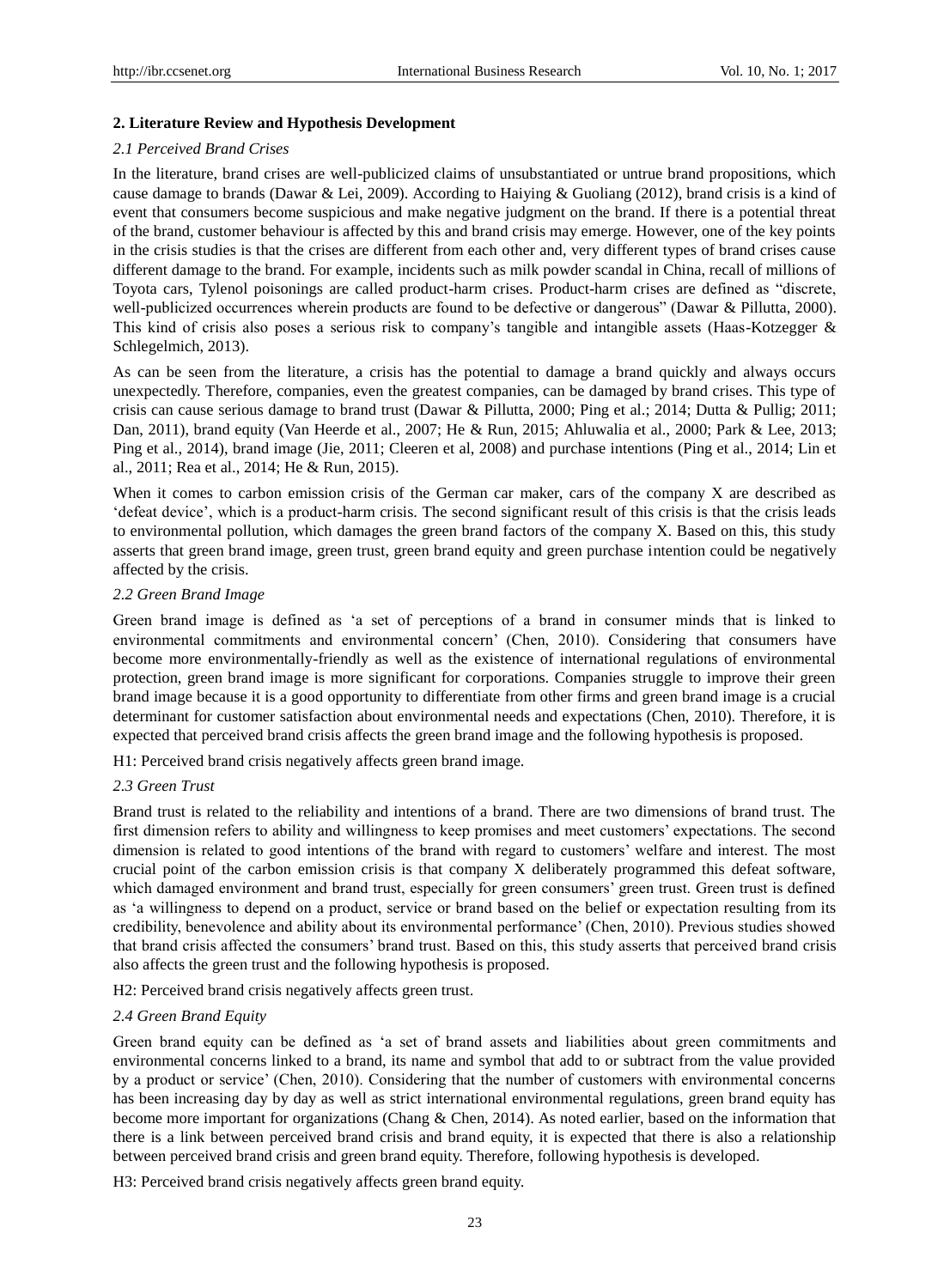# *2.5 Green Perceived Value*

Green perceived value is described by Chen & Chang (2012) as "*a customer's overall appraisal of the net benefit of a product or service between what is received and what is given based on the consumer's environmental desires, sustainable expectations and green needs*". Because perceived value has become more important today as well as increasing awareness on environmental threats, companies try to offer environmentally sustainable products to enhance green perceived value of their brands. Companies also can enhance consumer purchase intentions through superior product value (Cheung et al, 2015). Based on the above discussion, this study suggests that perceived brand crisis negatively affects green perceived value. Therefore, following hypothesis is developed.

H4: Perceived brand crisis negatively affects green perceived value.

# *2.6 Green Purchase Intention*

According to Lin et al. (2011), product-harm crisis significantly influences the purchase intention because of negative publicity. Customers, especially individuals with environmental concerns, consider environmental capabilities of the firm as a social responsibility. These customers aspire to buy environmentally friendly products. Therefore, positive impacts of the company on environment can affect customers" purchase intentions (Rahbar & Wahid, 2011). Based on the above discussion, this study suggests that green brand image, green trust, green brand equity and green perceived value of a company affect green purchase intention and propose the following hypotheses:

H5: Green brand image positively affects green purchase intention.

H6: Green trust positively affects green purchase intention.

H7: Green brand equity positively affects green purchase intention.

H8: Green perceived value positively affects green purchase intention.

The willingness to pay is defined as the maximum amount of money a consumer is willing to pay for a product or service. Customers also choose the products or services that offer the maximum utility (Homburg, 2005). Especially for green products, consumers generally perceive the price as higher than conventional products (Ayadi & Lapeyre, 2014). Therefore, willingness to pay is the last assessment step before purchasing the product. To truly understand the relationship between willingness to pay and consumer purchase intention would be to use the same respondents in the survey. Therefore, the following hypothesis is developed.

H9: Green purchase intention positively affects willingness to pay more.

We propose the following model based on the above given literature. Perceived brand crisis negatively affects green brand image, green trust, green brand equity and green perceived value. Then, green brand image, green trust, green brand equity and green perceived value positively affect green purchase intention. Moreover, green purchase intention positively affects willingness to pay more. Figure 1 gives the proposed model of our study.



Figure 1. Proposed Research Model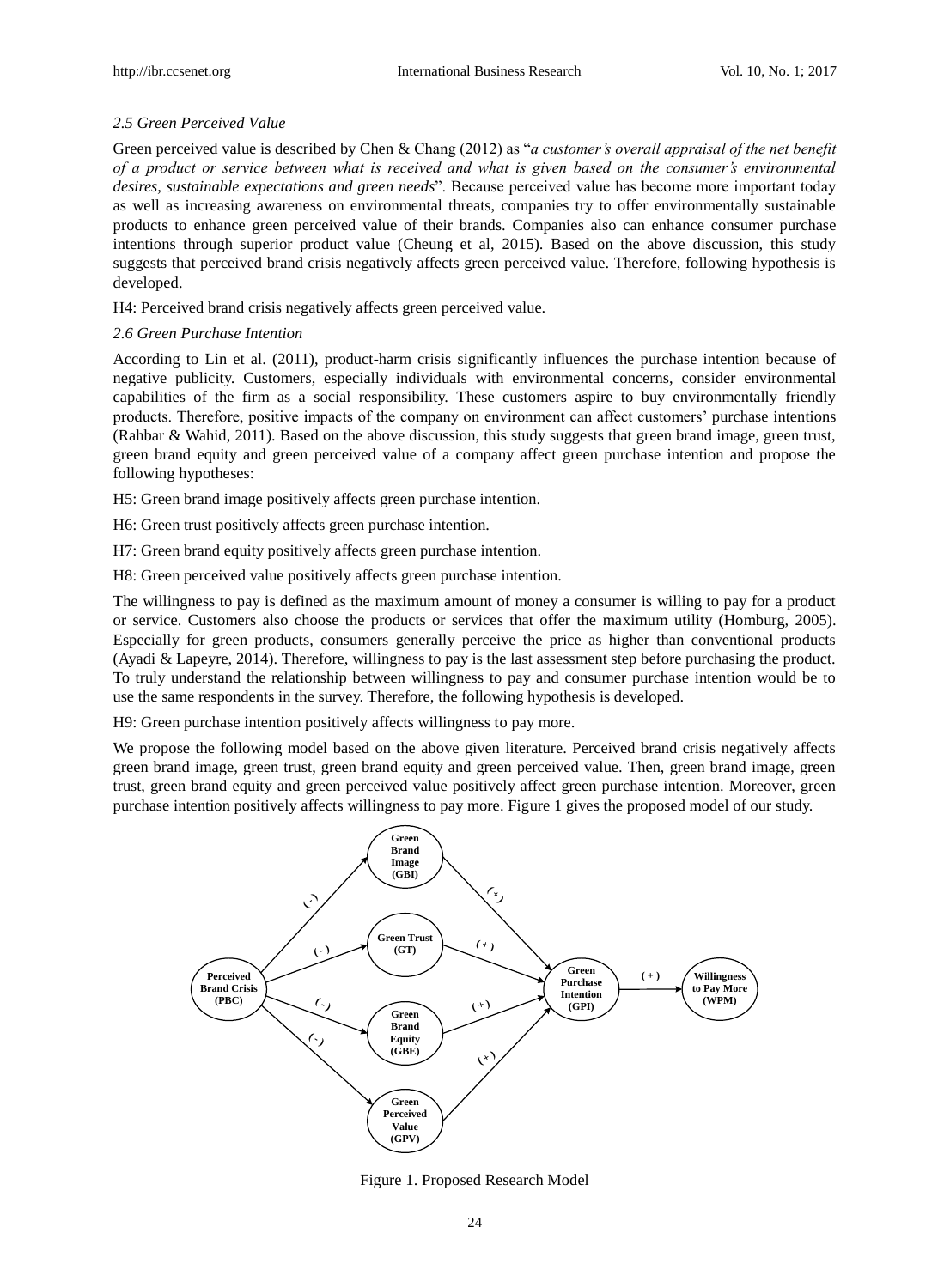## **3. Methodology**

The respondents of this study are only Turkish individual customers. Individuals with over 18 years old were selected as sampling because they have purchasing power in their decisions. They are also aware of environmental issues. The research data were collected via an online questionnaire and SmartPLS (Partial Least Squares) structural equation modelling was used to analyse the data. The online questionnaire was active during the dates between Feb. 11, 2016 and Mar. 26, 2016 just after the crisis had revealed and discussed in media. A total of 504 individuals in Turkey took part in this study during the period. Table 1 shows the statistics of the respondents.

Table 1. Demographic and other statistics of the respondents

| Gender                | 1- Female (40.9%), 2- Male (59.1%)                                                                 |
|-----------------------|----------------------------------------------------------------------------------------------------|
| Age                   | $1 - 18 - 34$ (70.2%), 2 - 35 - 44 (22.6%), 3 - 45 - 64 (6.7%), 4 - 64 + (0.4%)                    |
| Profession            | 1- Civil Servant (51.6%), 2- Employee (3.2%), 3-Self-Employment (4.8%), 4- Tradespeople            |
|                       | $(0.4\%)$ , 5- Retiree $(0.4\%)$ , 6- Others $(39.7\%)$                                            |
| Monthly Income        | 1- $\Box$ 1000- $\Box$ 3000 (27.8%), 2- $\Box$ 3000- $\Box$ 5000 (54.6%), 3- $\Box$ 5000 + (17.7%) |
| Education             | 2- High School $(2\%)$ , 3- Associate Degree $(4.4\%)$ , 4- Bachelor's Degree $(3.3.5\%)$ , 5-     |
|                       | Postgraduate Degree (60.1%)                                                                        |
| <b>Marital Status</b> | 1- Single (45.4%), 2- Married (54.6%)                                                              |
|                       | Are you aware of X brand auto emission scandal? 1 - Yes $(74\%)$ , 2 - No $(26\%)$                 |

The scales of the variables were adapted from validated scales of previous studies. Perceived brand crisis was measured with six items (indicators), and were adapted from Park and Lee (2013). Green brand image, green brand equity, green trust were measured with four items, adapted from Pui-Fong et al. (2014), Chang and Chen (2014), Konuk et al. (2015), respectively. Green purchase intention was measured with three items, adapted from Konuk et al. (2015). Finally, willingness to pay more was measured with three items, adapted from Ha-Brookshire and Norum (2011). All scale items were measured by 5-point Likert type scales denoting that 1 as strongly disagree and 5 as strongly agree. All variables and its items are given in the Appendix.

## **4. Results**

The research model was analysed by using SmartPLS Structural Equation Modelling (SEM). It basically evaluates the measurement model and measures the coefficients of the structural model (Hair et al., 2014).

## *4.1 The Measurement Model Results*

The model consists of five variables named perceived brand crisis, green brand image, green brand trust, green brand equity, and green purchase intention. It is important to determine the reliability and validity of the latent variables for completing the structural model. Indicator reliability and composite reliability results must be satisfactory. In addition, convergent validity and discriminant validity are also checked in examining the structural model when conducting a PLS-SEM.

In order to find the item reliability, the square of each outer loadings are calculated. The resulting coefficient of 0.70 or above is often preferred. The values of 0.40 and above are also acceptable for exploratory research (Hulland, 1999). In our model, indicator reliabilities range from 0.567 to 0.929. Only five indicators are less than 0.70. As the value of each indicator is mostly higher than 0.70, the model was accepted as reliable.

Cronbach's Alpha is classically used to measure the reliability of internal consistency. Literature suggests the use of the composite reliability instead of Cronbach's Alpha (Bagozza & Yi, 1988; Hair et al., 2012). Cronbach's Alpha is also evidence for composite reliability and the values over 0.60 are sufficient. In our model, Cronbach's Alfa ranges from 0.902 to 0.950 and composite reliabilities range from 0.927 to 0.968 which are highly over the advised limit value of 0.70. In addition, rho\_A values also should be higher than 0.70. All the rho\_A are higher than 0.90 values. The data represent that the measures of composite reliabilities are strong and healthy in terms of internal consistency.

Convergent and discriminant validities are examined to find the validities of the model. Average Variance Extracted (AVE) values determine the convergent discriminant and should be higher than the value of 0.5 (Bagozzi & Yi, 1998). The AVE values for each variable range from 0.681 to 0.909 which are highly over the advised limit value of 0.50. Table 2 shows the values of indicator loading and reliability, Cronbach's Alpha, composite reliability and AVE.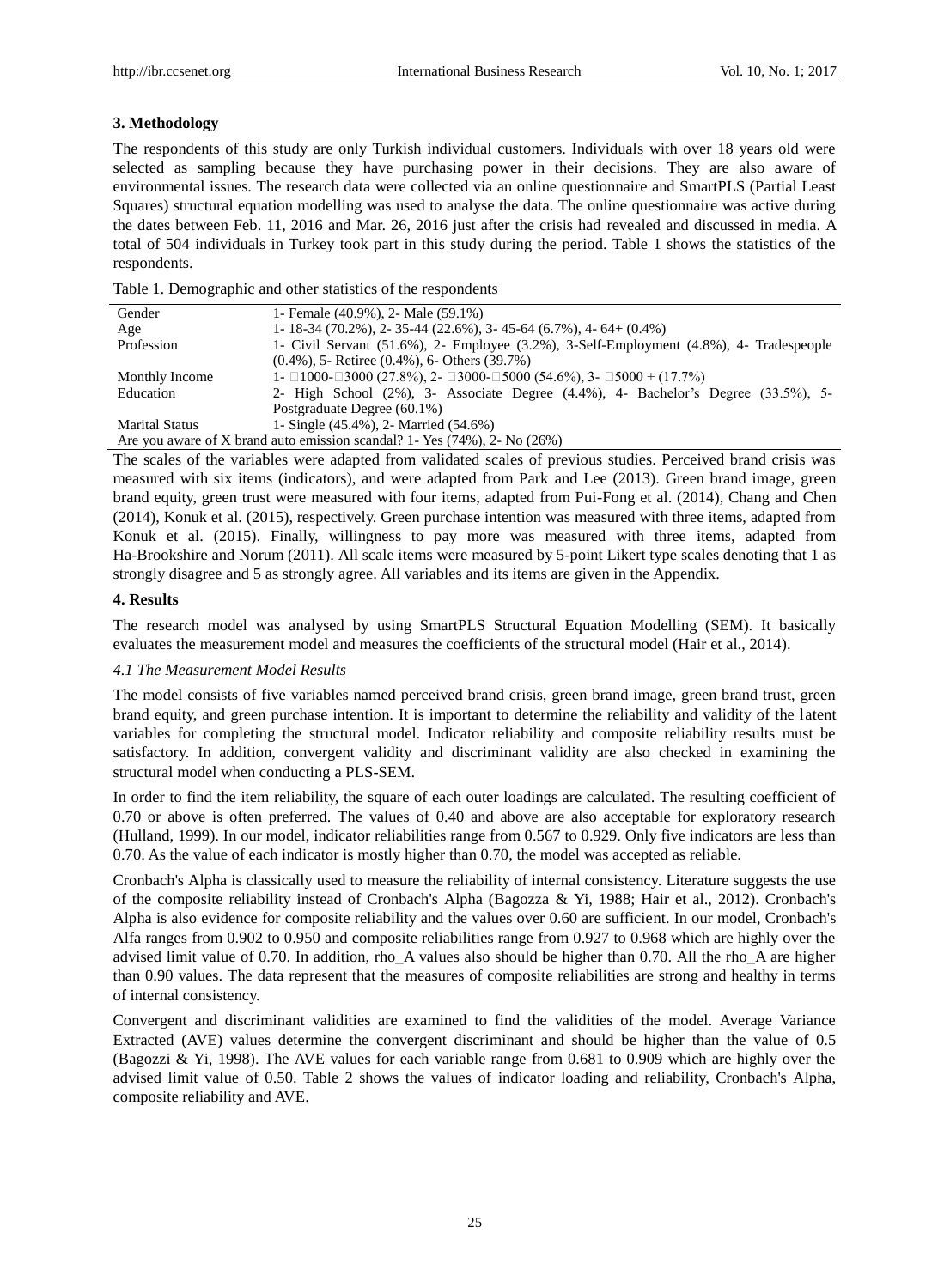| Latent Variable           | Items            | Loading | Item<br>Reliability | Cronbach's<br>Alpha | rho A | Composite<br>Reliability | AVE   |
|---------------------------|------------------|---------|---------------------|---------------------|-------|--------------------------|-------|
| Perceived<br><b>Brand</b> | PBC1             | 0.889   | 0.790               | 0.908               | 0.930 | 0.927                    | 0.681 |
| Crisis                    | PBC <sub>2</sub> | 0.878   | 0.771               |                     |       |                          |       |
| (PBC)                     | PBC3             | 0.829   | 0.687               |                     |       |                          |       |
|                           | PBC <sub>4</sub> | 0.804   | 0.646               |                     |       |                          |       |
|                           | PBC <sub>5</sub> | 0.753   | 0.567               |                     |       |                          |       |
|                           | PBC <sub>6</sub> | 0.790   | 0.624               |                     |       |                          |       |
| <b>Brand</b><br>Green     | GBE1             | 0.798   | 0.637               | 0.910               | 0.914 | 0.937                    | 0.790 |
| Equity                    | GBE <sub>2</sub> | 0.933   | 0.870               |                     |       |                          |       |
| (GBE)                     | GBE3             | 0.925   | 0.856               |                     |       |                          |       |
|                           | GBE4             | 0.892   | 0.796               |                     |       |                          |       |
| Green<br><b>Brand</b>     | GBI1             | 0.868   | 0.753               | 0.934               | 0.937 | 0.953                    | 0.835 |
| Image                     | GBI <sub>2</sub> | 0.939   | 0.882               |                     |       |                          |       |
| (GBI)                     | GBI3             | 0.940   | 0.884               |                     |       |                          |       |
|                           | GBI4             | 0.906   | 0.821               |                     |       |                          |       |
| Purchase<br>Green         | GPI1             | 0.950   | 0.903               | 0.942               | 0.943 | 0.963                    | 0.897 |
| Intention (GPI)           | GPI <sub>2</sub> | 0.964   | 0.929               |                     |       |                          |       |
|                           | GPI3             | 0.925   | 0.856               |                     |       |                          |       |
| Perceived<br>Green        | GPV1             | 0.905   | 0.819               | 0.902               | 0.905 | 0.932                    | 0.773 |
| Value                     | GPV <sub>2</sub> | 0.867   | 0.752               |                     |       |                          |       |
| (GPV)                     | GPV3             | 0.900   | 0.810               |                     |       |                          |       |
|                           | GPV4             | 0.844   | 0.712               |                     |       |                          |       |
| <b>Green Trust</b>        | GT1              | 0.929   | 0.863               | 0.950               | 0.950 | 0.964                    | 0.870 |
| (GT)                      | GT <sub>2</sub>  | 0.954   | 0.910               |                     |       |                          |       |
|                           | GT3              | 0.930   | 0.865               |                     |       |                          |       |
|                           | GT <sub>4</sub>  | 0.917   | 0.841               |                     |       |                          |       |
| Willingness<br>to         | WPM1             | 0.951   | 0.904               | 0.950               | 0.951 | 0.968                    | 0.909 |
| Pay More                  | WPM <sub>2</sub> | 0.959   | 0.920               |                     |       |                          |       |
| (WPM)                     | WPM3             | 0.950   | 0.903               |                     |       |                          |       |

Table 2. The assessment of measurement model

In addition, Fornell and Larcker (1981) analysis is also used in discriminant validity. Table 3 demonstrates Fornell-Larcker criterion analysis for checking discriminant validity of the model. The each figure in bold showing the AVE"s square root in the diagonal is greater than the off-diagonal figures in its corresponding row and column. The last column of the table indicates that if the discriminant validity is met. Table 3 depicts that all the variables meet the discriminant validity.

|            |            |       | Latent Variable Correlations (LVC) |       |            | Discriminant validity met? (Square root |            |     |
|------------|------------|-------|------------------------------------|-------|------------|-----------------------------------------|------------|-----|
|            |            |       |                                    |       |            | of $AVE > LVC$ ?                        |            |     |
|            | <b>PBC</b> | GBE   | <b>GBI</b>                         | GPI   | <b>GPV</b> | GT                                      | <b>WPM</b> |     |
| <b>PBC</b> | 0.825      |       |                                    |       |            |                                         |            | Yes |
| <b>GBE</b> | $-0.270$   | 0.889 |                                    |       |            |                                         |            | Yes |
| <b>GBI</b> | $-0.232$   | 0.574 | 0.914                              |       |            |                                         |            | Yes |
| <b>GPI</b> | $-0.335$   | 0.701 | 0.613                              | 0.947 |            |                                         |            | Yes |
| <b>GPV</b> | $-0.323$   | 0.688 | 0.673                              | 0.797 | 0.879      |                                         |            | Yes |
| <b>GT</b>  | $-0.334$   | 0.582 | 0.733                              | 0.669 | 0.778      | 0.933                                   |            | Yes |
| <b>WPM</b> | $-0.266$   | 0.496 | 0.413                              | 0.645 | 0.599      | 0.456                                   | 0.953      | Yes |

Table 3. Fornell-Larcker Criterion

Cross loadings table was also used for discriminant validity. Table 4 shows the cross loadings of the each indicators. As can be seen from the table each loadings of the indicators in bold are much higher than the other indicator"s loadings. These results also confirm the discriminant validity of the scales of the study.

#### *4.2 The Structural Model Results*

Path coefficients or Stdβs indicate the strength of direct relationships between constructs. Bootstrapping is used for estimating the precision of the PLS estimates and causal order between constructs. Seven path coefficients were found to be significant at the 0.000 level while two were insignificant.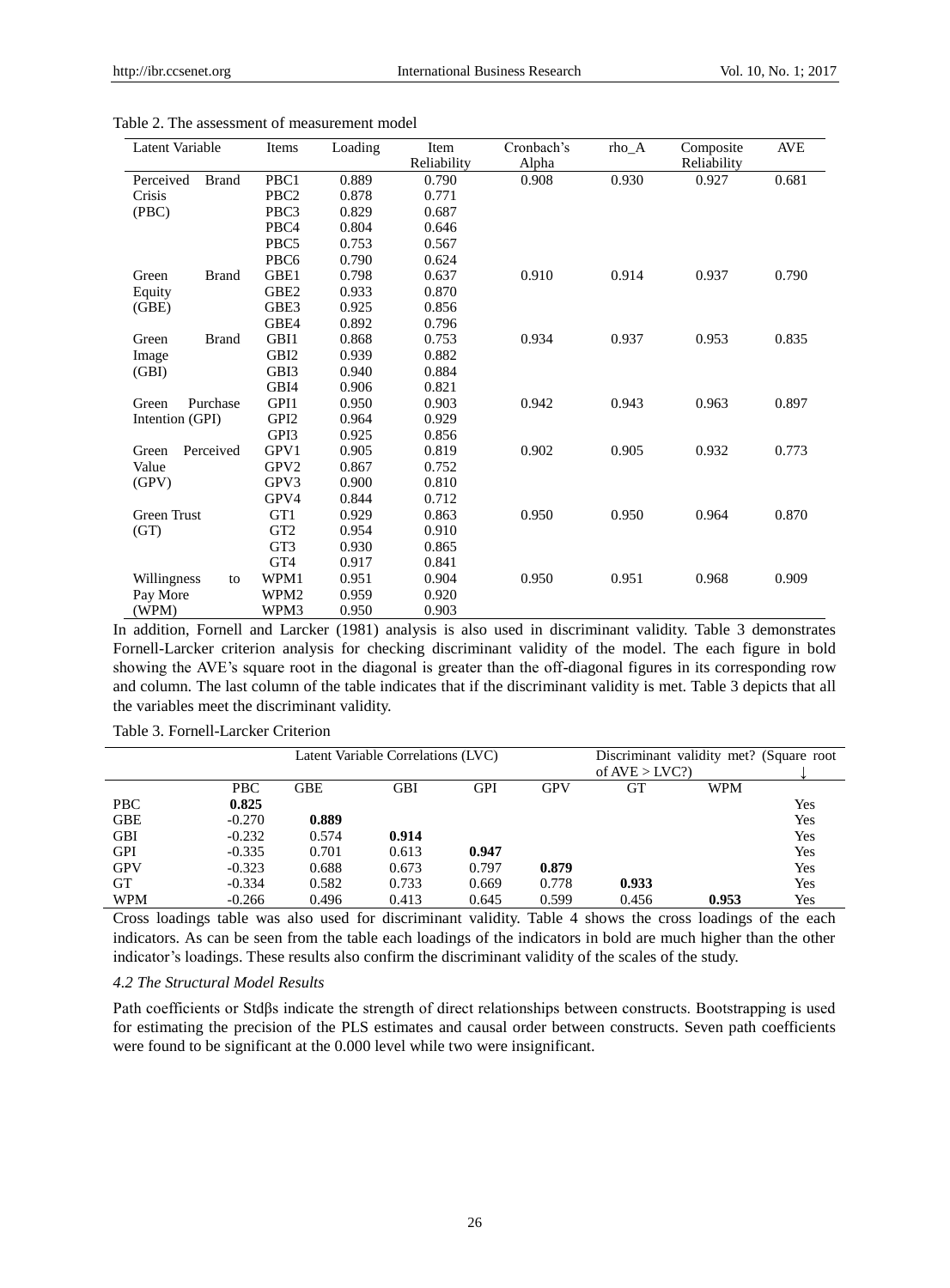|                  | <b>PBC</b> | <b>GBE</b> | <b>GBI</b> | <b>GPI</b> | <b>GPV</b> | <b>GT</b> | <b>WPM</b> |
|------------------|------------|------------|------------|------------|------------|-----------|------------|
| PBC1             | 0.889      | $-0.173$   | $-0.233$   | $-0.270$   | $-0.240$   | $-0.286$  | $-0.229$   |
| PBC <sub>2</sub> | 0.878      | $-0.241$   | $-0.211$   | $-0.242$   | $-0.260$   | $-0.295$  | $-0.242$   |
| PBC3             | 0.829      | $-0.320$   | $-0.239$   | $-0.320$   | $-0.326$   | $-0.316$  | $-0.228$   |
| PBC4             | 0.804      | $-0.138$   | $-0.094$   | $-0.221$   | $-0.214$   | $-0.214$  | $-0.236$   |
| PBC5             | 0.753      | $-0.146$   | $-0.070$   | $-0.179$   | $-0.161$   | $-0.134$  | $-0.181$   |
| PBC6             | 0.790      | $-0.236$   | $-0.209$   | $-0.356$   | $-0.319$   | $-0.319$  | $-0.195$   |
| GBE1             | $-0.220$   | 0.798      | 0.529      | 0.570      | 0.649      | 0.519     | 0.391      |
| GBE <sub>2</sub> | $-0.223$   | 0.933      | 0.511      | 0.666      | 0.627      | 0.540     | 0.469      |
| GBE3             | $-0.245$   | 0.925      | 0.508      | 0.642      | 0.601      | 0.517     | 0.439      |
| GBE4             | $-0.271$   | 0.892      | 0.498      | 0.611      | 0.575      | 0.493     | 0.460      |
| GBI1             | $-0.216$   | 0.519      | 0.868      | 0.527      | 0.560      | 0.612     | 0.310      |
| GBI <sub>2</sub> | $-0.177$   | 0.523      | 0.939      | 0.529      | 0.592      | 0.669     | 0.350      |
| GBI3             | $-0.203$   | 0.506      | 0.940      | 0.578      | 0.644      | 0.679     | 0.400      |
| GBI4             | $-0.247$   | 0.549      | 0.906      | 0.600      | 0.656      | 0.714     | 0.440      |
| GPI1             | $-0.289$   | 0.681      | 0.608      | 0.950      | 0.750      | 0.642     | 0.601      |
| GPI <sub>2</sub> | $-0.333$   | 0.685      | 0.600      | 0.954      | 0.764      | 0.661     | 0.639      |
| GPI3             | $-0.330$   | 0.625      | 0.533      | 0.925      | 0.750      | 0.597     | 0.592      |
| GPV1             | $-0.310$   | 0.613      | 0.645      | 0.699      | 0.905      | 0.739     | 0.473      |
| GPV2             | $-0.281$   | 0.636      | 0.673      | 0.699      | 0.867      | 0.757     | 0.456      |
| GPV3             | $-0.287$   | 0.629      | 0.581      | 0.756      | 0.900      | 0.674     | 0.581      |
| GPV4             | $-0.255$   | 0.536      | 0.461      | 0.644      | 0.844      | 0.559     | 0.603      |
| GT1              | $-0.291$   | 0.532      | 0.691      | 0.631      | 0.738      | 0.929     | 0.406      |
| GT <sub>2</sub>  | $-0.293$   | 0.547      | 0.691      | 0.618      | 0.730      | 0.954     | 0.391      |
| GT3              | $-0.338$   | 0.513      | 0.702      | 0.625      | 0.725      | 0.930     | 0.462      |
| GT4              | $-0.324$   | 0.548      | 0.651      | 0.623      | 0.710      | 0.917     | 0.439      |
| WPM1             | $-0.217$   | 0.476      | 0.404      | 0.605      | 0.574      | 0.446     | 0.951      |
| WPM2             | $-0.238$   | 0.464      | 0.365      | 0.599      | 0.574      | 0.435     | 0.959      |
| WPM3             | $-0.303$   | 0.478      | 0.411      | 0.640      | 0.565      | 0.424     | 0.950      |

#### Table 4. Cross loadings table

Table 5 summarizes T statistics with Stdβ values of all path coefficients. According to the test results of T statistics, the following effects were found. Perceived brand crisis has a negative influence ( $\beta$  = -0.270, p = 0.000) on green brand equation. Perceived brand crisis has a negative influence ( $\beta$  = -0.232, p = 0.000) on green brand image. Perceived brand crisis has a negative influence (β = -0.323, p = 0.000) on green perceived value. Perceived brand crisis has a negative influence ( $\beta$  = -0.334, p = 0.000) on green trust. Green brand equity has a positively significant influence ( $\beta = 0.272$ ,  $p = 0.000$ ) on green purchase intention. Green brand image has not a significant influence ( $\beta$  = 0.062, p = 0.181) on green purchase intention. Green purchase intention has a positively significant influence ( $\beta = 0.645$ ,  $p = 0.000$ ) on willingness to pay more. Green perceived value has a positively significant influence ( $\beta = 0.522$ ,  $p = 0.000$ ) on green purchase intention. Green trust has not a significant influence ( $\beta$  = 0.059, p = 0.224) on green purchase intention.

Table 5. T-statistics for path coefficients

|                       | $Std\beta$ | Sample<br>Mean | Standard<br>Deviation | <b>T</b> Statistics | p values |
|-----------------------|------------|----------------|-----------------------|---------------------|----------|
| $PBC \rightarrow GBE$ | $-0.270$   | $-0.272$       | 0.050                 | 5.444               | 0.000    |
| $PBC \rightarrow GBI$ | $-0.232$   | 0.230          | 0.054                 | 4.266               | 0.000    |
| $PBC \rightarrow GPV$ | $-0.323$   | $-0.324$       | 0.048                 | 6.679               | 0.000    |
| $PBC \rightarrow GT$  | $-0.334$   | $-0.334$       | 0.051                 | 6.530               | 0.000    |
| $GBE \rightarrow GPI$ | 0.272      | 0.276          | 0.046                 | 5.890               | 0.000    |
| $GBI \rightarrow GPI$ | 0.062      | 0.060          | 0.046                 | 1.340               | 0.181    |
| $GPI \rightarrow WPM$ | 0.645      | 0.644          | 0.034                 | 18.835              | 0.000    |
| $GPV \rightarrow GPI$ | 0.522      | 0.521          | 0.051                 | 10.167              | 0.000    |
| $GT \rightarrow GPI$  | 0.059      | 0.058          | 0.049                 | 1.216               | 0.224    |

Then, the overall explanatory power of the structural model which is the variance amount explained by the independent variables was also tested as follows.  $R^2$  is used to measure the model's explanatory power and interpreted in the same way like in regression analysis. For suitable explanatory power to qualify, the explained variation should exceed 10%. The analysis revealed in the structural model that perceived brand crisis explains about 5.4% of the variation in green brand image, 11.2% of the variation in green trust, 7.3% of the variation in green brand equity and 10.4% of the variation in green perceived value. The model also reveals that green brand image, green trust, green brand equity and green perceived value all together explains about 68.5% of the variation in green purchase intention. In addition to that green purchase intention explains 41.6% of the variation in willingness to pay more. Figure 2 depicts the structural model results.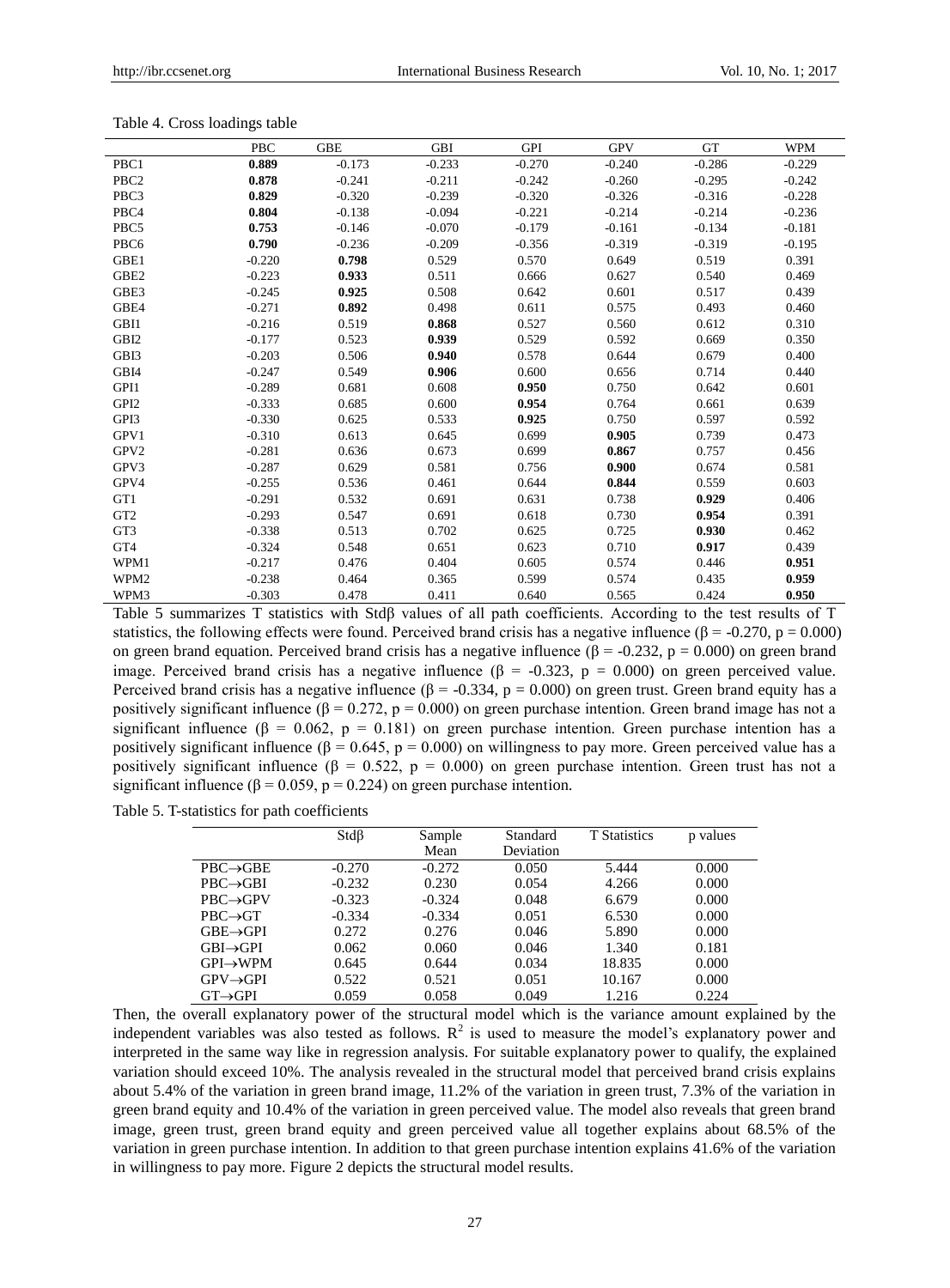

Figure 2. The results of structural model

#### **5. Discussions**

Table 6 summarizes the hypotheses and the results of the revised model, whether that hypothesis was supported or not supported. It is seen that all the hypotheses were supported except two of them.

|  | Table 6. Hypotheses conclusions |  |
|--|---------------------------------|--|
|--|---------------------------------|--|

| Hypothesis                                                                     | Finding                | Conclusion    |
|--------------------------------------------------------------------------------|------------------------|---------------|
| H1: Perceived brand crisis negatively affects green brand image.               | $t=4.266$ , $p=0.000$  | Supported     |
| H <sub>2</sub> : Perceived brand crisis negatively affects green trust.        | $t=6.530, p=0.000$     | Supported     |
| H <sub>3</sub> : Perceived brand crisis negatively affects green brand equity. | $t=5.444$ , $p=0.000$  | Supported     |
| H4: Perceived brand crisis negatively affects green perceived value.           | $t=6.679$ , $p=0.000$  | Supported     |
| H5: Green brand image positively affects green purchase intention.             | $t=1.340$ , $p=0.181$  | Not Supported |
| H6: Green trust positively affects green purchase intention.                   | $t=1.216$ , $p=0.224$  | Not Supported |
| H7: Green brand equity positively affects green purchase intention.            | $t=5.890, p=0.000$     | Supported     |
| H8: Green perceived value positively affects green purchase intention.         | $t=10.167$ , $p=0.000$ | Supported     |
| H9: Green purchase intention positively affects willingness to pay more.       | $t=18.835, p=0.000$    | Supported     |
|                                                                                |                        |               |

*5.1 Findings and Implications*

This study examines the consequences of carbon emission crisis, in relation with green branding concept, to the brand of Company X on Turkish consumers. The followings were found as per proposed research model based on the branding literature. First, perceived brand crises negatively affect green brand image, green trust, green brand equity and green perceived value. As mentioned within the literature review, brand crisis can seriously damage to brand image (Jie, 2011; Cleeren et al., 2008), brand trust (Dawar & Pillutta, 2000; Ping et al.; 2014; Dutta & Pullig, 2011; Dan, 2011), brand equity (Van Heerde et al., 2007; He & Run, 2015; Ahluwalia et al., 2000; Park & Lee, 2013; Ping et al., 2014), and purchase intentions (Ping et al., 2014; Lin et al., 2011; Rea et al., 2014; He & Run, 2015). Therefore the acceptance of these hypotheses is an expected result and these findings are in well compliance with the literature for green consumers. Green consumers are also well aware of the situation and it seems that the brand suffers from this hard times. Branding crisis needs to be very well managed during such hard times. Pang (2012) underlines the different image management actions to combat image damage in the different stage of crisis life cycle in such difficult periods. These stages are defined as proactive, strategic, reactive and recovery The first stage includes creating and maintaining an image, the second stage involves strengthening and transforming image, the third stage needs working on image repair when the crisis occurs and last stage includes either image renewal or image reinvention. It is observed that all these actions were taken successfully by the brand X in every stage of the crisis. In addition, in order to lessen the difficulties the brand experienced during this period, massive advertisement campaigns were launched immediately in mass media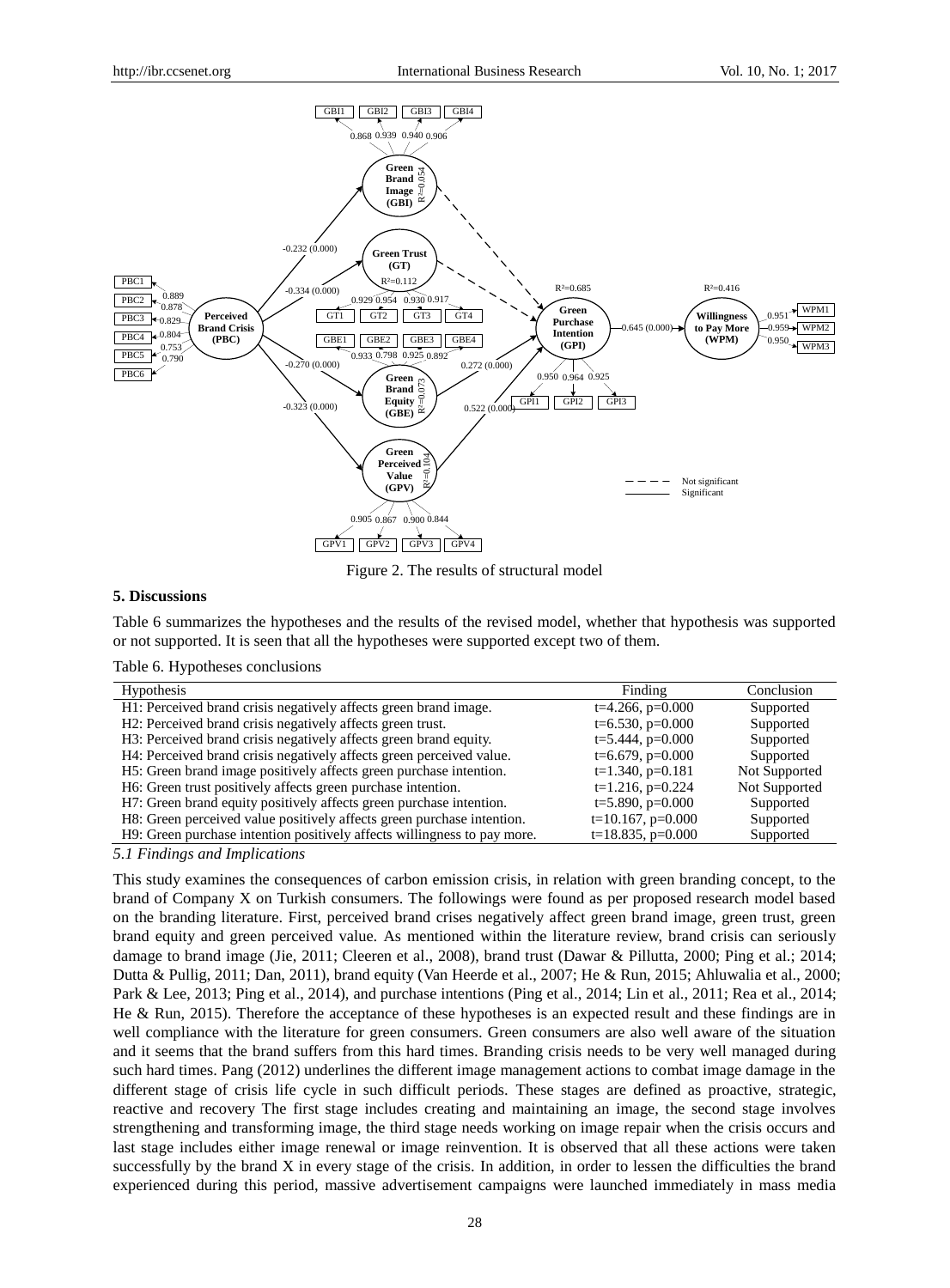backed with the price discounts. This strategy was seen as successful on the consumer side.

Secondly, literature stresses that green brand image, green trust, green brand equity and green perceived value positively affect green purchase intention. According the findings of this study, green brand image and green trust unexpectedly did not influence green purchase intention in Turkey. This is incoherent with the literature. One reason could be that the powerful image of the brand is not mainly based on the green image. The brand is strong in all over the world and its country of image is also strong not only in auto sector but in engineering as well. The brand is preferred due to higher image in second hand market with its extensive nationwide service centres and its spare parts are easily accessed across the country. Moreover, green or environmental approach to the brand could be inferior especially after heavy mass advertisement with offering better sales terms. In reality, the cars of the brand are in conformity with the Turkish auto regulations. When it comes to green trust, according to a study carried out by Konuk et al. (2015) in Turkey, green purchase intentions are influenced by green trust in green white goods. At this point, there is sector difference between the Konuk et al (2015) study and ours. This study was especially selected to assess the effects of green brand variables on green purchase intentions because of the brand"s popularity in Turkey. Another point could be the consumers" trust to the perception that corporate companies are sensitive to social responsibility. It seem that other factors rather than green brand image and green trust may become significant on green purchase intention.

According to the findings, Turkish consumers state that even if another brand has the same environmental performance, concerns and environmental futures as this brand X, they prefer to buy the brand X. It means that other product attributes of the brand X (such as price, durability, comfort, style, etc.) have more important in decision making process. Therefore, green purchase intention is influenced by green brand equity. In addition, according to the Automotive Distributors Association of Turkey, the brand X keeps its market leadership with the 9 month-sales in 2016 as of 89.865 automotive and light commercial vehicles. It means that, even after the crisis, the brand did not lose its popularity in Turkey. These are the positive results of the effects of other attributes of the brand and the effectiveness of marketing strategies applied before, during and after the crisis on consumers" purchase intentions. From a different point of view, different countries can respond differently to emission crisis. Although the sales of the brand dropped in some countries such as United Kingdom and USA, its results became very limited and the brand continued its leadership in Turkey. This result may also signify the other priorities that Turkish consumers have. A product's green attribute may not be more crucial than its other attributes. Therefore, marketing managers should consider these cultural differences in their marketing strategies. For example, because the sales of the brand X in Turkey does not fall severe, managers should not develop marketing strategies based only on green branding. They should also give priorities to the other attributes such as style, comfort, durability etc., which seems more important than environmental values in Turkey.

Lastly, green purchase intention positively affects willingness to pay more, which is coherent with the literature. If a consumer decides to buy a green product, they will be eager to pay more for the product. The most important point here is sensitivity and importance given to green product. Environmental values may be an added value for the consumers.

Consumers should be better informed and educated on the environmental issues not only for the health of the next generation but also sustainable development of the country. Although environmental investments are too high financially, it seems a must for the future of the country.

### *5.2 Limitations and Further Research*

Our study does not include some demographic variables. The results may change with different age, sex, purchasing power and location. An investigation can be done on green product buyers defined by Yildirim and Candan (2015). Further topics to be investigated for the researches can be as follows. Country of origin (COO) effect can be investigated in terms of green consumptions and green customers. How other brands in the same county were affected during this period is another question. Cross country researches which will be carried out in different countries can be investigated to reveal the cultural response to such brand crisis. Turkish government prepares a new rule to collect more tax on cars. This new rule will probably account for emission limits besides engine power and the other factors. This is also another research that consumers may respond differently to such crisis when the new regulations are put into effect.

# **References**

Ahluwalia, R., Burnkrant, R. E., & Unnava, H. R. (2000). Consumer Response to Negative Publicity: the Moderating Role of Commitment. *Journal of Marketing Research, 37*(2), 203-214. [https:/doi.org/10.1509/jmkr.37.2.203.18734](https://doi.org/10.1509/jmkr.37.2.203.18734)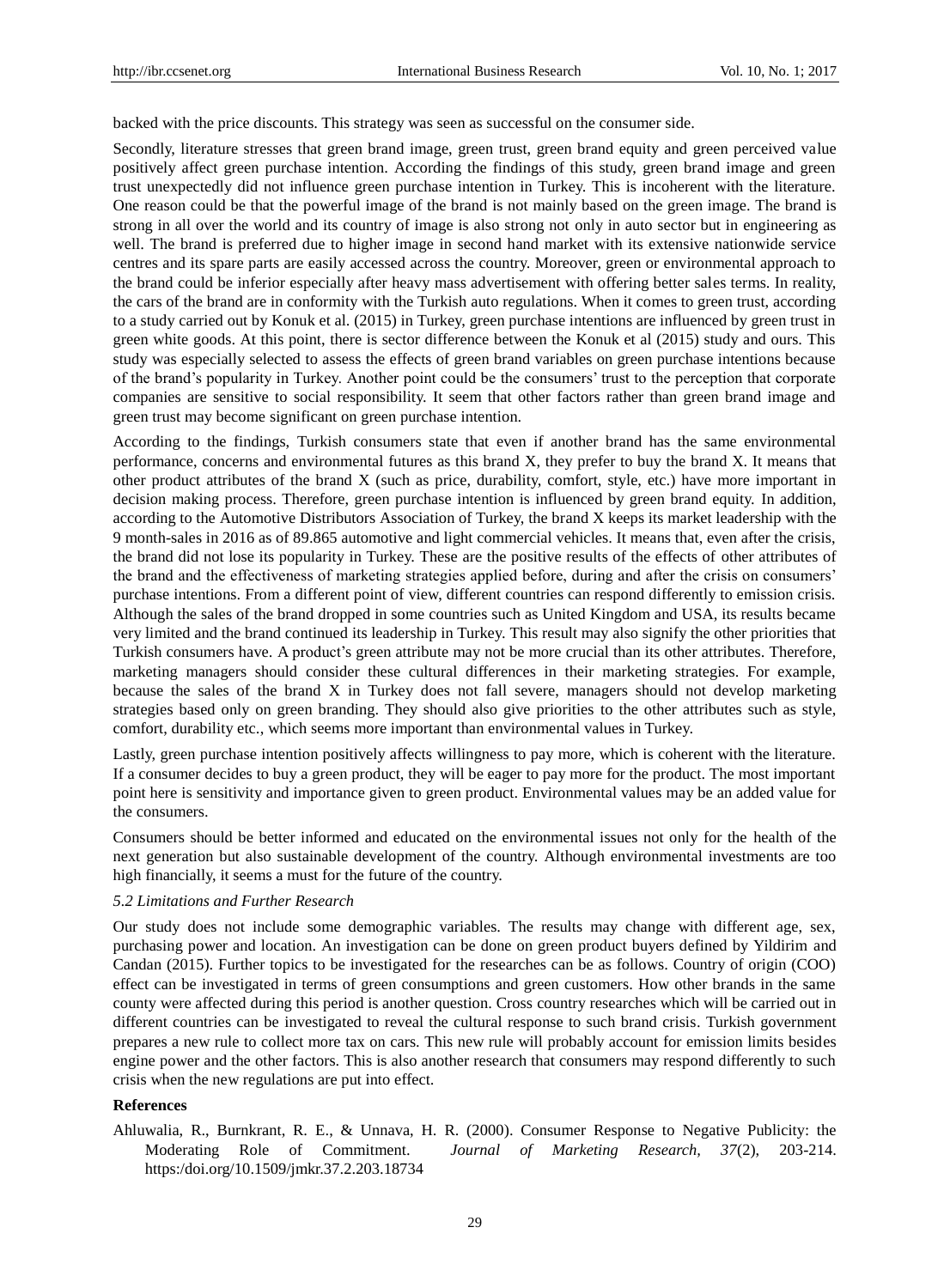- Ayadi, N., & Lapeyre, A. (2014). Consumer Purchase Intentions for Green Products: Mediating Role of WTP and Mediating Effects of Framing. *Journal of Marketing Communications, 22*(4), 367-384. [https:/doi.org/10.1080/13527266.2014.888574](https://doi.org/10.1080/13527266.2014.888574)
- Bagozzi, R. P., & Yi, Y. (1988). On the Evaluation of Structural Equation Models. *Journal of the Academy of Marketing Science, 16*(1), 74-94. [https:/doi.org/10.1007/BF02723327](https://doi.org/10.1007/BF02723327)
- Chang, C., & Chen, Y. (2014). Managing Green Brand Equity: the Perspective of Perceived Risk Theory. *Qual Quant*, *48,* 1753-1768. [https:/doi.org/10.1007/s11135-013-9872-y](https://doi.org/10.1007/s11135-013-9872-y)
- Chen, Y., & Chang, C. (2012). Enhance Green Purchase Intentions: The Role of Green Perceived Value, Green Perceived Risk and Green Trust. *Management Decision, 50*(3), 502-520. [https:/doi.org/10.1108/00251741211216250](https://doi.org/10.1108/00251741211216250)
- Chen, Y. (2010). The Drivers of Green Brand Equity: Green Brand Image, Green Satisfaction and Green Trust. *Journal of Business Ethics, 93,* 307-319. [https:/doi.org/10.1007/s10551-009-0223-9](https://doi.org/10.1007/s10551-009-0223-9)
- Cheung, R., Lam, A. Y. C., & Lau, M. (2015). Drivers of Green Product Adoption: The Role of Green Perceived Value, Green Trust and Perceived Quality. *Journal of Global Scholors of Marketing, 25*(3), 232-245. [https:/doi.org/10.1080/21639159.2015.1041781](https://doi.org/10.1080/21639159.2015.1041781)
- Cleeren, K., Dekimpe, M. G., & Helsen, K. (2008). Weathering Product-harm Crises. *Journal of the Academy of Marketing Science, 36,* 262-270. [https:/doi.org/10.1007/s11747-007-0022-8](https://doi.org/10.1007/s11747-007-0022-8)
- Dan, Y. (2011). The Evolution of Brand Crisis based on Brand Relationship, *International Conference on Information Systems for Crisis Response and Management*, November 27-29, 314-318.
- Dawar, L., & Lei, J. (2009). Brand Crises: The Roles of Brand Familiarity and Crisis Relevance in Determining the Impact on Brand Evaluations, *Journal of Business Research, 62,* 509-516. [https:/doi.org/10.1016/j.jbusres.2008.02.001](https://doi.org/10.1016/j.jbusres.2008.02.001)
- Dawar, N., & Pillutla, M. (2000). Impact of Product-Harm Crises on Brand Equity: The Moderating Role of Consumer Expectations. *Journal of Marketing Research, 37,* 215-226. [https:/doi.org/10.1509/jmkr.37.2.215.18729](https://doi.org/10.1509/jmkr.37.2.215.18729)
- Dutta, S., & Pullig, C. (2011). Effectiveness of Corporate Responses to Brand Crises: The Role of Crisis Type and Response Strategies. *Journal of Business Research, 64,* 1281-1287. [https:/doi.org/10.1016/j.jbusres.2011.01.013](https://doi.org/10.1016/j.jbusres.2011.01.013)
- Fornell, C., & Larcker, D. (1981). Evaluating Structural Equation Models with Unobservable Variables and Measurement Error. *Journal of Marketing Research, 18,* 39-50. [https:/doi.org/10.2307/3151312](https://doi.org/10.2307/3151312)
- Haas-Kotzegger, U., & Schlegelmilch, B. (2013). Conceptualizing Consumers" Experiences of Product-harm Crises. *Journal of Consumer Marketing, 30*(2), 112-120. [https:/doi.org/10.1108/07363761311304924](https://doi.org/10.1108/07363761311304924)
- Ha-Brookshire, J. E., & Norum, P. S. (2011). Willingness to Pay for Socially Responsible Products: Case of Cotton Apparel. *Journal of Consumer Marketing, 28*(5), 344-353. [https:/doi.org/10.1108/07363761111149992](https://doi.org/10.1108/07363761111149992)
- Hair, J. F., Hult, G. T. M., Ringle, C. M., & Sarstedt, M. (2014). *A Primer on Partial Least Squares Structural Equation Modeling (PLS-SEM)*, SAGE Publications.
- Hair, J. F., Sarstedt, M., Ringle, C. M., & Mena, J. A. (2012). An Assessment of the Use of Partial Least Squares Structural Equation Modeling in Marketing Research. *Journal of the Academy of Marketing Science, 40*(3), 414-433. [https:/doi.org/10.1007/s11747-011-0261-6](https://doi.org/10.1007/s11747-011-0261-6)
- Haiying, W., & Guoliang, Y. (2013). A Brand Crisis Prevention Model Guided by the Interaction Orientation, *International Joint Conference on Service Sciences*, 57-62.
- He, L., & Ran, Y. (2015). The Correlation of Brand Equity and Crisis: A Review and Directions for Future Research. *Modern Economy, 6,* 392-397[. https:/doi.org/10.4236/me.2015.63036](https://doi.org/10.4236/me.2015.63036)
- Homburg, C., Koschate, N., & Hoyer, W. D. (2005). Do Satisfied Customers Really Pay More? A Study of the Relationship Between Customer Satisfaction and Willingness to Pay. *Journal of Marketing, 69*(2), 84-96. [https:/doi.org/10.1509/jmkg.69.2.84.60760](https://doi.org/10.1509/jmkg.69.2.84.60760)
- Hulland, J. (1999). Use of Partial Least Squares (PLS) in Strategic Management Research: A Review of Four Recent Studies. *Strategic Management Journal, 20*(2), 195-204. [https:/doi.org/10.1002/\(SICI\)1097-0266\(199902\)20:2<195::AID-SMJ13>3.0.CO;2-7](https://doi.org/10.1002/%28SICI%291097-0266%28199902%2920:2%3C195::AID-SMJ13%3E3.0.CO;2-7)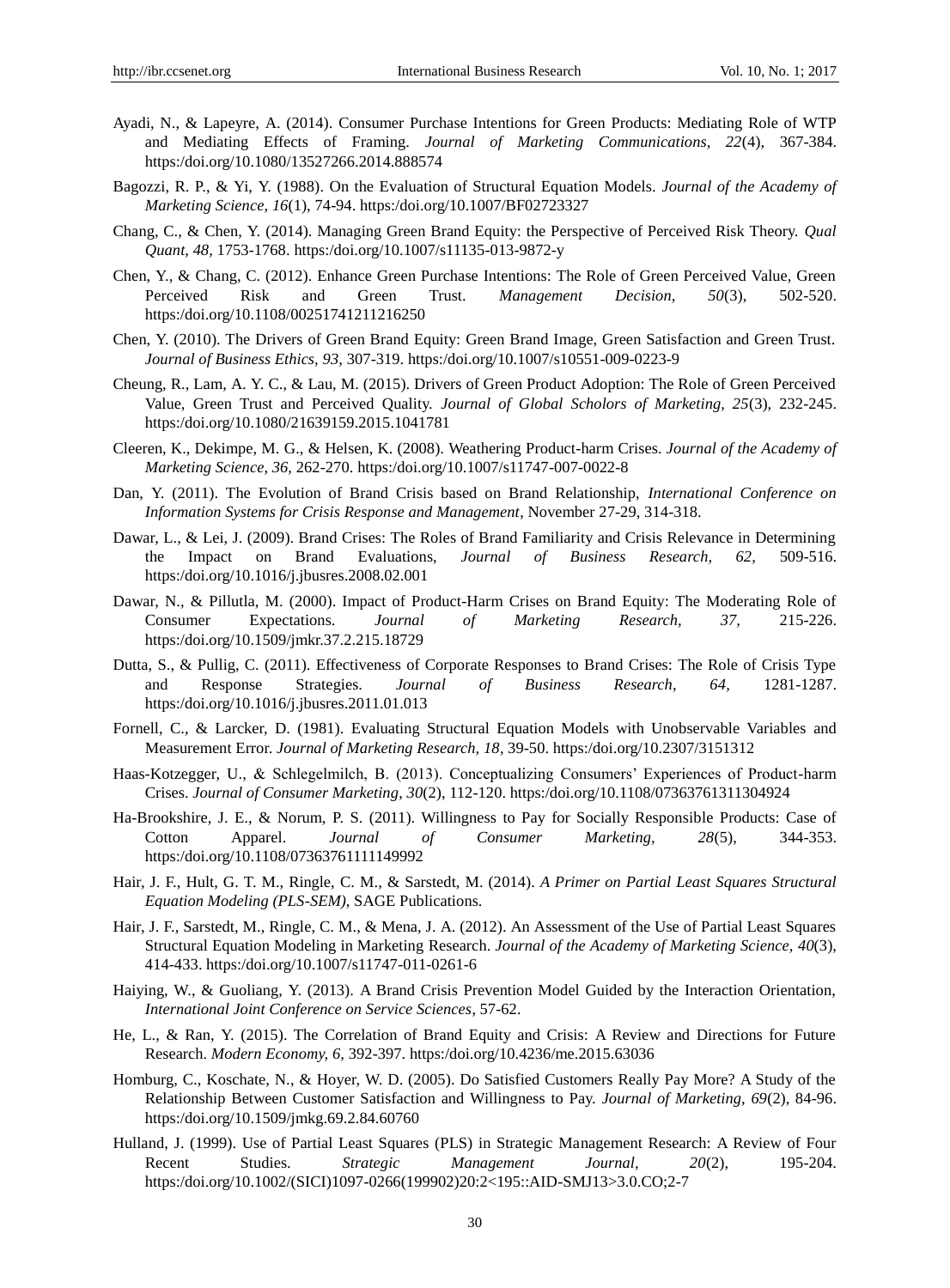- Jie, W. (2011). The Effects of Brand Crisis on Brand Evaluation and Consumer"s Willingness of Brand Relationship Rebuilding: The Moderating Effect of Self-image Congruence. *International Conference on Information Systems for Crisis Response and Management*, 303-307.
- Konuk, F. A., Rahman, S. U., & Salo, J. (2015). Antecedents of Green Behavioral Intentions: A Cross-country study of Turkey, Finland and Pakistan. *International Journal of Consumer Studies, 39,* 586-596. [https:/doi.org/10.1111/ijcs.12209](https://doi.org/10.1111/ijcs.12209)
- Lin, C., Chen, S., Chiu, C., & Lee, W. (2011). Understanding Purchase Intention During Product-Harm Crises: Moderating Effects of Perceived Corporate Ability and Corporate Social Responsibility. *Journal of Business Ethics, 102,* 455-471. [https:/doi.org/10.1007/s10551-011-0824-y](https://doi.org/10.1007/s10551-011-0824-y)
- Pang, A. (2012). Towards a Crisis Pre-emptive Image Management Model. *Corporate Communications: An International Journal, 17*(3), 358-378. [https:/doi.org/10.1108/13563281211253584](https://doi.org/10.1108/13563281211253584)
- Park, S., & Lee, S. W. (2013). Effects of a Perceived Brand Crisis on Product Evaluation and Purchase Intention: The Moderating Roles of Brand Credibility and Brand Attachment. *Journal of Global Scholars of Marketing Science, 23*(2), 213-226. [https:/doi.org/10.1080/21639159.2013.763488](https://doi.org/10.1080/21639159.2013.763488)
- Ping, Q., Jinbo, Z., Haq, Z., & Ishaq, M. (2014). Product Harm Crisis and Brand Equity: Moderating Role of Public Opinion and Consumers" Choice. *Journal of Applied Environmental and Biological Science,* 4, 114-121.
- Pui-Fong, N., Butt, M. M., Khong, K. W., & Ong, F. (2014). Antecedents of Green Brand Equity: An Integrated Approach. *Journal of Business Ethics, 121,* 203-215. [https:/doi.org/10.1007/s10551-013-1689-z](https://doi.org/10.1007/s10551-013-1689-z)
- Rahbar, E., & Wahid, N. A. (2011). Investigation of Green Marketing Tools" Effect on Consumers" Purchase Behavior. *Business Strategy Series, 12*(2), 73-83. [https:/doi.org/10.1108/17515631111114877](https://doi.org/10.1108/17515631111114877)
- Rea, B., Wang, Y., & Stoner, J. (2014). When a Brand Caught Fire: The Role of Brand Equity in Product-harm Crisis. *Journal of Product & Brand Management, 23*(7), 532-542. [https:/doi.org/10.1108/JPBM-01-2014-0477](https://doi.org/10.1108/JPBM-01-2014-0477)
- The Guardian. (2015). Volkswagen Emissions Scandal-Timeline. Retrieved from http://www.theguardian.com/business/2015/dec/10/volkswagen-emissions-scandal-timeline-events, (20th March, 2016).
- Van Heerde, H., Helsen, K., & Dekimpe, M. G. (2007). The Impact of a Product-Harm Crisis on Marketing Effectiveness. *Marketing Science, 26*(2), 230-245. [https:/doi.org/10.1287/mksc.1060.0227](https://doi.org/10.1287/mksc.1060.0227)
- Yildirim, S., & Candan, B. (2015). Segmentation of Green Product Buyers Based on Their Personal Values and Consumption Values. *Environmental Values, 24,* 641-661. [https:/doi.org/10.3197/096327115X14384223590212](https://doi.org/10.3197/096327115X14384223590212)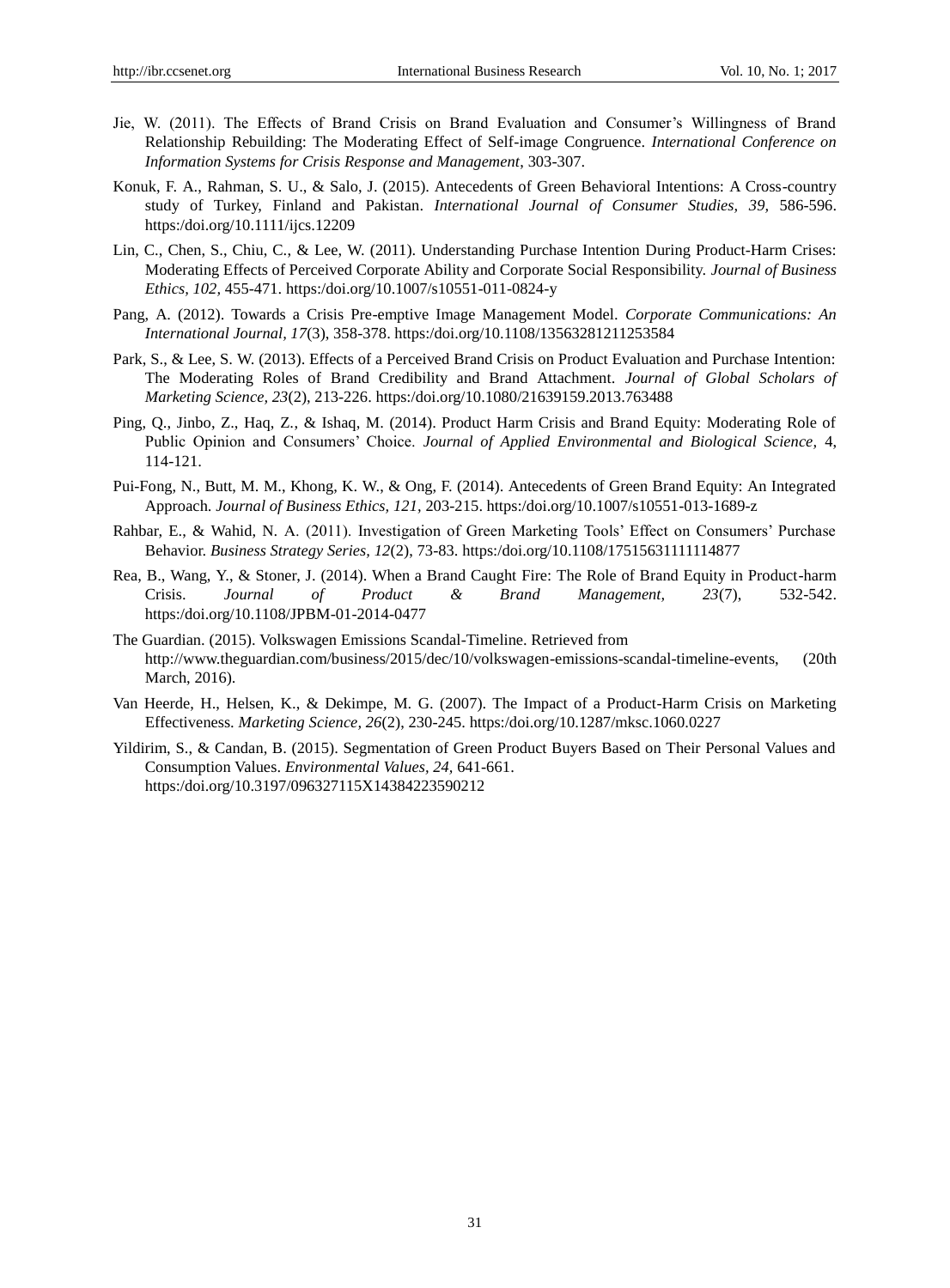```
Appendix
Questionnaire
Gender
1- Female ( ), 2- Male ( )
Age
1- 18-34 ( ), 2- 35-44 ( ), 3- 45-64 ( ), 4- 64+ ( )
Profession
1- Civil Servant ( ), 2- Employee ( ), 3- Self-employment ( ), 4- Tradespeople ( ), 5- Retiree ( ), 6-
Others ()
Monthly Income
1- \Box1000-\Box3000 ( ), 2- \Box3000-\Box5000 ( ), 3- \Box5000+ ( )
Education
1- Primary School ( ), 2- High School ( ), 3- Associate Degree ( ), 4- Bachelor Degree ( ), 5-
Postgraduate Degree ()
Marital Status
1- Single ( ), 2- Married ()
Are you aware of X brand auto emission scandal?
1- Yes (, 2- No ()
Perceived Brand Crisis (PBC)
1. This crisis severe damages to the brand.
2. This crisis damages to its brand reputation.
3. Degree of the crisis perception is high.
4. This crisis financially damages to the brand.
5. This crisis is an unexpected event that damages to the brand. 
6. This crisis severely damages to environment.
Green Brand Image (GBI)
1. This brand is regarded as the best benchmark of environmental commitments.
2. This brand is professional about environmental reputation.
3. This brand is well-established about environmental concern.
4. This brand is trustworthy about environmental promises.
Green Trust (GT)
1. I feel that this brand's environmental commitments are generally reliable.
2. I feel that this brand's environmental performance is generally dependable.
3. I feel that this brand's environmental argument is generally trustworthy.
4. This brand keeps promises and commitments for environmental protection.
Green Brand Equity (GBE)
1. It makes sense to buy this brand automobile instead of other brands because of its environmental 
   commitments, even if they are the same.
2. Even if another brand has the same environmental futures as this brand, I would prefer to buy this brand.
3. If there is another brand's environmental performance as good as this brand's, I prefer to buy this brand.
```
4. If the environmental concern of other brands is not different from that of this brand in any way, it seems smarter to purchase this brand.